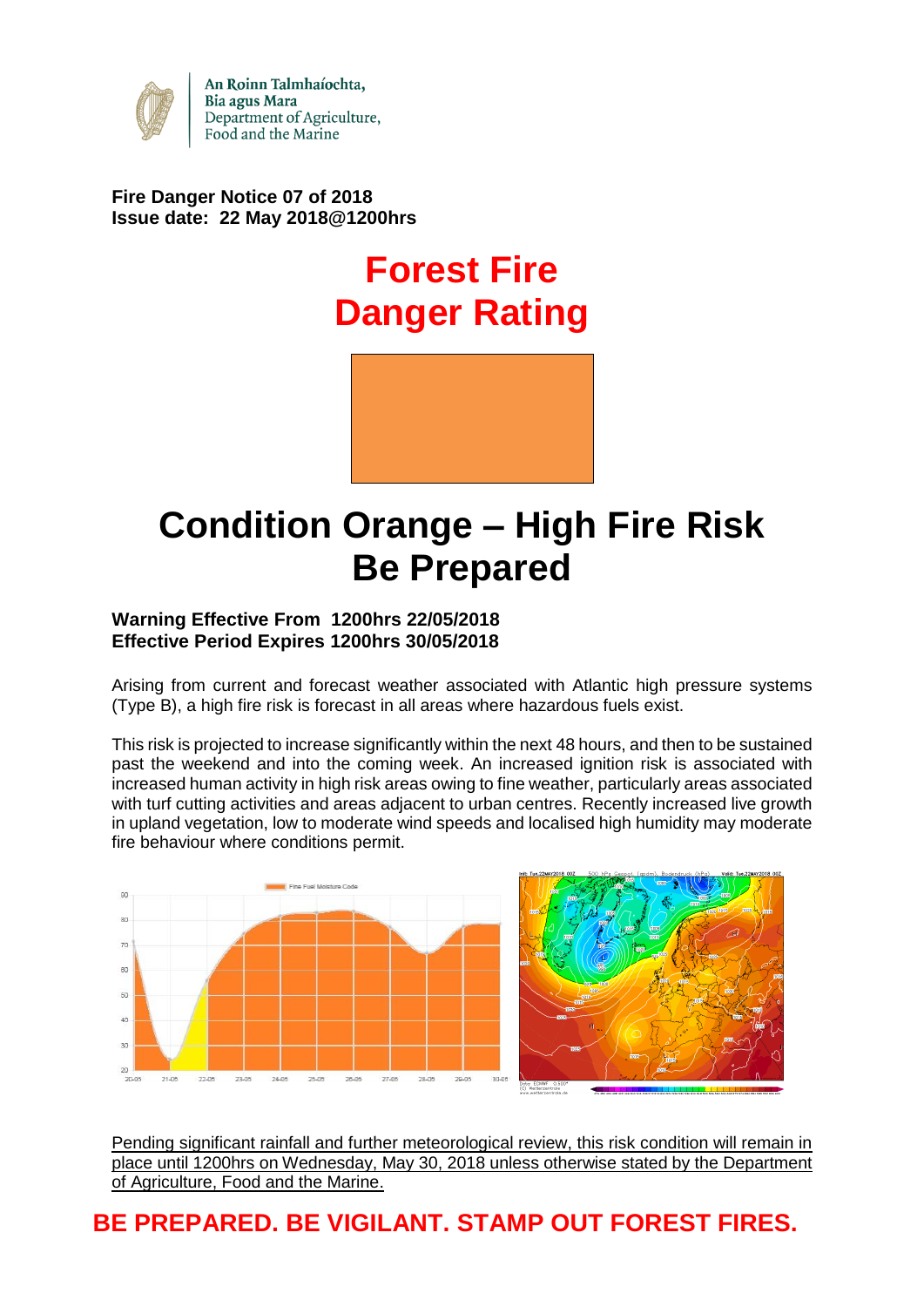

#### **Advice to forest Owners and Managers**

All forest owners and managers are again advised to prepare for likely outbreaks of fire. Fire lines, Fire Plans, fire suppression equipment should be reviewed and made ready and other relevant contingencies such as insurance, helicopter contracts etc., checked and confirmed.

Forest owners, farmers, rural dwellers and other countryside users are asked to be extremely vigilant regarding fire activity, to report any suspicious or illegal activity to the Gardai and to report all fires immediately to the Fire and Emergency Services via 112/999.

The Department recommends that forest owners and managers should consider the fire mitigation measures that they can put in place to help prevent loss or damage to forest resources through fire. Examples of such measures are:

#### **1. Risk assessment**:

Assess your property with regard to fire risk and mitigation factors. Is there a risk of fire or presence of hazardous fuel vegetation on neighbouring lands? Is there a history of land burning in the vicinity of your forest? Are access routes adequate, accessible and clear of obstructions? Is there a firebreak in place and has it been adequately maintained?

#### **2. Prepare:**

Fire Plans should be developed for all forests, including a map showing access routes and assembly points for fire fighting personnel and equipment and potential sources of water. The plan should also include contact details for the emergency services, local private and Coillte foresters, neighbouring landowners and forest owners in order to summon help should the need arise.

Have fire-fighting tools such as beaters and knapsack sprayers to hand and ready to use. If you do not live in reasonable proximity to your woodland, a local caretaker or forest neighbour should be employed and should also have a copy of the fire plan with your and all the above contact numbers.

Clear tracks and roads if available and ensure forest entrances and access routes are not blocked by parked vehicles or other obstacles, especially where visitors or recreational users may be present. Suitable signage to this effect should be displayed on gates or barriers.

Firebreaks should be created (if not already in place) by screefing or removing vegetation mechanically by excavator so that the soil is bare. Fire breaks should be at least 6 metres wide and should be maintained clear of flammable vegetation.

#### **3. Be Vigilant:**

Forest owners should be particularly vigilant during the high risk period. Fire patrols may be warranted in known fire hotspots. Be particularly vigilant at Bank Holiday weekends where high risk weather is forecast. Cooperation between neighbouring landowners is critical to successful fire prevention. Forest owners should discuss their concerns about fire with neighbouring landowners in advance of the fire season. Providing assistance to farmers wishing to carry out legal prescribed burning earlier in the season is a useful way of developing good working relationships with neighbours, as well as ensuring that operations are conducted safely during lower risk conditions. Forest owners should cooperate with fire planning and share the burden of fire patrols and vigilance during high risk periods.

# **BE PREPARED. BE VIGILANT. STAMP OUT FOREST FIRES.**